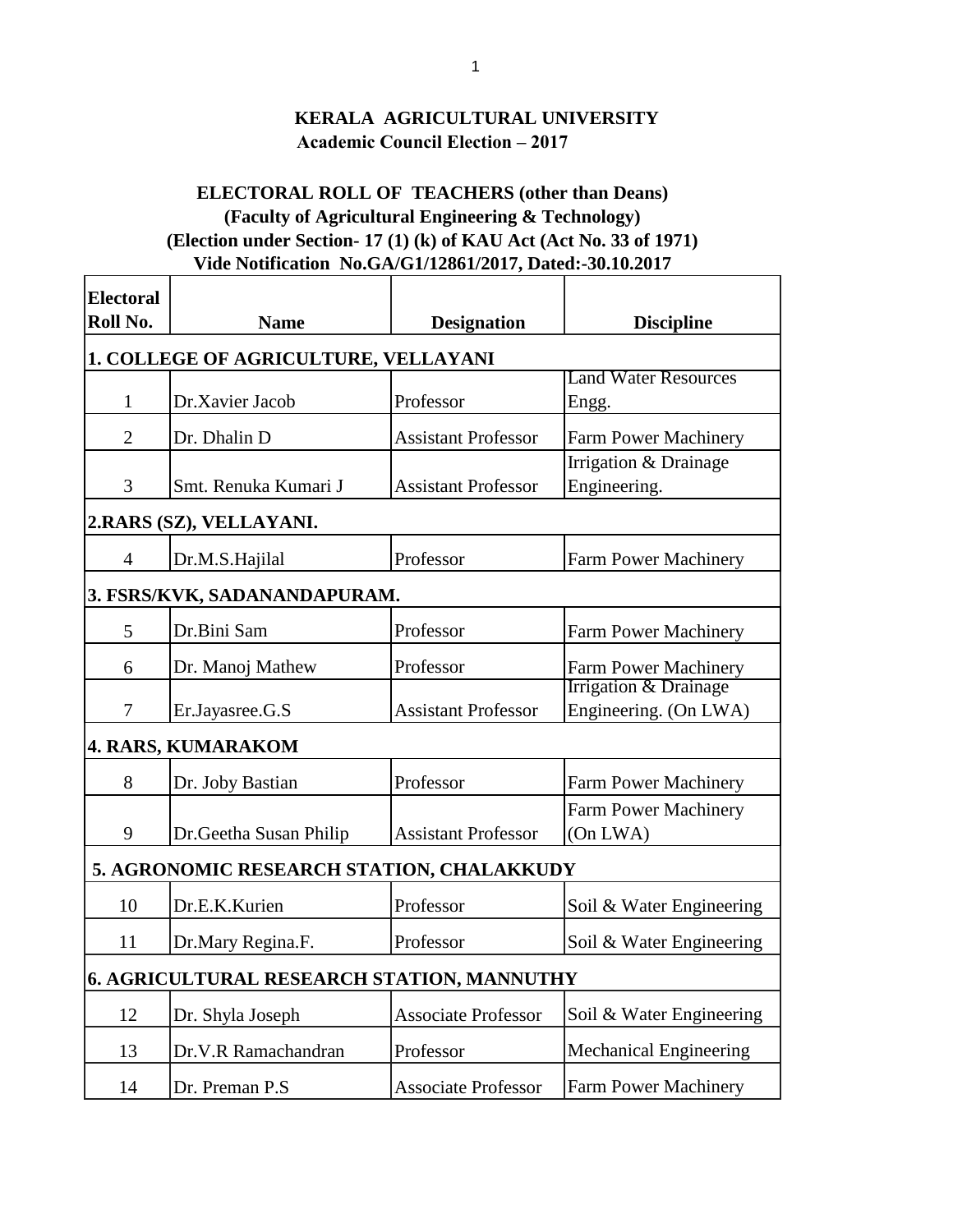| <b>Electoral</b><br>Roll No.                    | <b>Name</b>            | <b>Designation</b>         | <b>Discipline</b>               |  |  |
|-------------------------------------------------|------------------------|----------------------------|---------------------------------|--|--|
| 7. COMMUNICATION CENTRE, MANNUTHY               |                        |                            |                                 |  |  |
| 15                                              | Dr.P.Suseela           | Professor                  | Soil & Water Engineering        |  |  |
| <b>8. COLLEGE OF HORTICULTURE, VELLANIKKARA</b> |                        |                            |                                 |  |  |
| 16                                              | Dr.Sudheer.K.P         | Professor                  | <b>Post Harvest Technology</b>  |  |  |
| 17                                              | Dr.Sureshkumar.P.K     | Professor                  | <b>Farm Power Machinery</b>     |  |  |
| <b>9.KVK THRISSUR</b>                           |                        |                            |                                 |  |  |
| 18                                              | Suma Nair              | <b>Assistant Professor</b> | <b>Agricultural Engineering</b> |  |  |
| 10. K.C.A.E.T. TAVANUR                          |                        |                            |                                 |  |  |
| 19                                              | Dr. Jayan. P. R        | Professor                  | <b>Farm Power Machinery</b>     |  |  |
| 20                                              | Dr. Satyajith Mathew,  | <b>Associate Professor</b> | <b>Farm Power Machinery</b>     |  |  |
| 21                                              | Er. Shivaji. K. P      | <b>Assistant Professor</b> | <b>Farm Power Machinery</b>     |  |  |
| 22                                              | Er. Sindhu Bhaskar     | <b>Assistant Professor</b> | <b>Farm Power Machinery</b>     |  |  |
| 23                                              | Er. Anil. K. R         | <b>Assistant Professor</b> | <b>Farm Power Machinery</b>     |  |  |
| 24                                              | Dr. Prince. M. V       | Professor                  | <b>Post Harvest Technology</b>  |  |  |
| 25                                              | Er. George Mathew      | <b>Associate Professor</b> | <b>Post Harvest Technology</b>  |  |  |
| 26                                              | Smt. Deepthi Susan     | <b>Assistant Professor</b> | <b>Post Harvest Technology</b>  |  |  |
| 27                                              | Dr. Abdul Hakkim. V. M | Professor                  | Soil & Water Engineering        |  |  |
| 28                                              | Dr. Sathian. K. K      | Professor                  | Soil & Water Engineering        |  |  |
| 29                                              | Smt. Susan Cherian. K  | <b>Associate Professor</b> | Soil & Water Engineering        |  |  |
| 30                                              | Er. Priya G Nair       | <b>Assistant Professor</b> | Soil & Water Engineering        |  |  |
| 31                                              | Er. Jinu. A            | <b>Assistant Professor</b> | Soil & Water Engineering        |  |  |